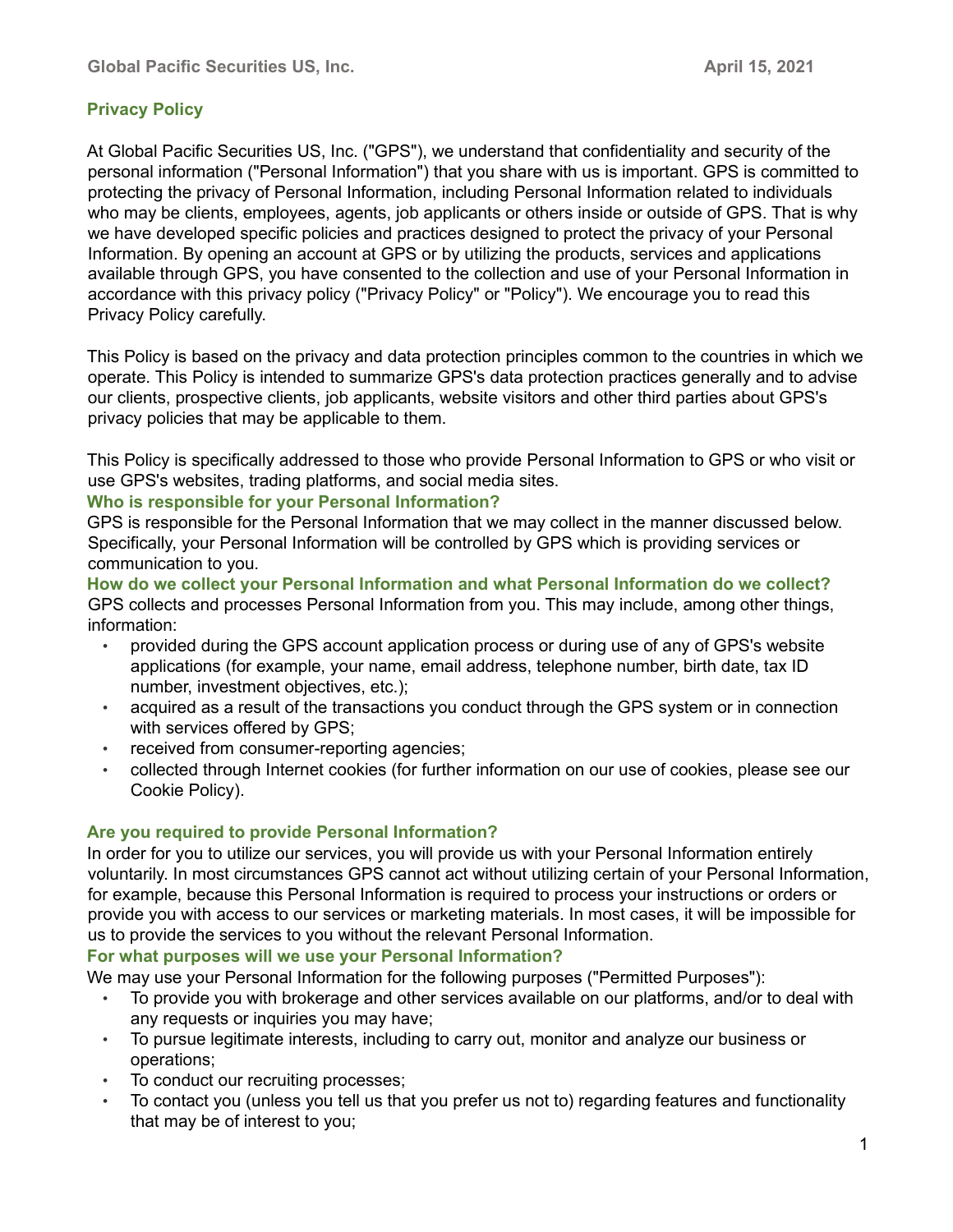- To enter into or carry out contracts of various kinds;
- To comply with applicable laws or regulations in the United States;
- For any other purpose for which your Personal Information was provided to us.

We may process your Personal Information for the following purposes

- To communicate with you through the channels you have approved to keep you up to date on the latest developments, announcements and other information about GPS services, products, and technologies;
- To conduct client surveys, marketing campaigns, market analysis, or promotional activities;
- To collect information about your preferences to create a user profile to personalize and foster the quality of our communication and interaction with you (for example, by way of newsletter tracking or website analytics).

With regard to marketing-related communication, you may opt out in writing at any time if you do not wish to receive further marketing-related communication from us. We like to keep our clients, personnel and other interested parties informed of company developments, including news relating to GPS that we believe is of interest to them. Where legally required, we will not use your Personal Information for taking any automated decisions affecting you or creating profiles other than described above.

Depending on which of the above Permitted Purposes we use your Personal Information for, we may process your Personal Information on one or more of the following legal grounds:

- Because processing is necessary for the performance of a client instruction or other contract with you or your organization;
- To comply with our legal obligations (for example, to keep pension records or records for tax purposes);
- Because processing is necessary for the purposes of our legitimate interest or those of any thirdparty recipients that receive your Personal Information, provided that such interests are not overridden by your interests or fundamental rights and freedoms;
- Because processing is useful or necessary in our discretion and is not prohibited under the law of the relevant jurisdiction.

In addition, the processing may be based on your consent where you have expressly given that to us. **Who we share your Personal Information with, and in what circumstances?**

We may share your Personal Information in the following circumstances:

- We may share your Personal Information with affiliates with your prior consent for the purposes of exploring potential transactions that you may wish to pursue for your own account. Your consent may be by email or written and may be on a case-by-case basis or a blanket consent, at your option. Your consent will be in effect until otherwise rescinded by you in writing, with return receipt;
- We may share your Personal Information with companies providing services in the areas of fraud and crime prevention and with companies providing similar services, including financial institutions such as credit reference agencies and regulatory bodies;
- We may share your data with third parties to assist us with the conduct of our recruitment processes;
- Consistent with applicable law, we may share your Personal Information with courts, law enforcement authorities, regulators or attorneys or other parties for the establishment, exercise or defense of a legal or equitable claim or for the purposes of a confidential alternative dispute resolution process;
- We may also use aggregated Personal Information and statistics for the purpose of monitoring website usage in order to help us develop our website and our services.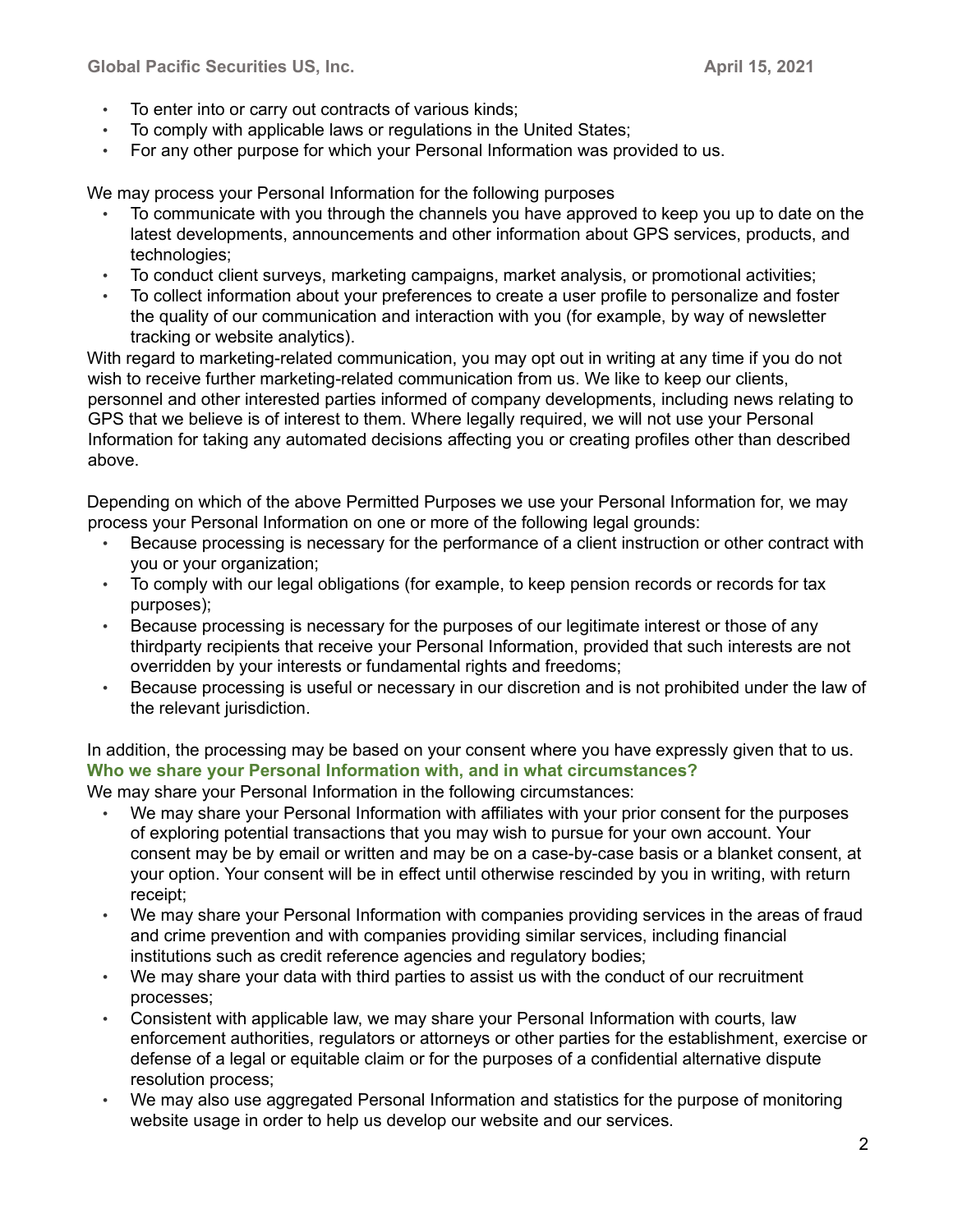Otherwise, we will only disclose your Personal Information when you direct us or give us permission to do so, when we are allowed or required by applicable law or regulations or judicial or official request to do so, or as required to investigate actual or suspected fraudulent or criminal activities.

### **Personal Information about other people that you provide to us**

If you provide Personal Information to us about someone else (such as one of your directors or employees or someone with whom you have business dealings), you must ensure that you are entitled to disclose that Personal Information to us and that, without our taking any further steps, we may collect, use and disclose that Personal Information as described in this Privacy Policy. In particular, you must ensure that the individual concerned is aware of the various matters detailed in this Privacy Policy, as those matters relate to that individual, including our identity, how to contact us, our purposes of collection, our Personal Information disclosure practices (including disclosure to overseas recipients), any right the individual may have to obtain access to the Personal Information and make complaints about the handling of the Personal Information and the consequences if the Personal Information is not provided (such as our inability to provide services).

### **Keeping Personal Information about you secure**

To the extent required by law, we will take appropriate technical and organizational measures to keep your Personal Information confidential and secure in accordance with our internal procedures covering the storage, disclosure of and access to Personal Information. Personal Information may be kept on our Information Technology systems, those of our contractors or in paper files.

### **Updating your Personal Information**

If any of the Personal Information that you have provided to us changes, for example if you change your email address or if you wish to cancel any request that you have made of us, please let us know by con[t](https://www.interactivebrokers.com/en/index.php?f=1560)acting GPS Client Service through the GPS website at [www.globalpacificsecurities.com.](https://www.interactivebrokers.com/en/index.php?f=1560) [W](https://www.interactivebrokers.com/en/index.php?f=1560)e will not be responsible for any losses arising from any inaccurate, inauthentic, deficient, or incomplete Personal Information that you provide to us.

#### **How long do we retain your Personal Information?**

We retain your Personal Information in an identifiable form in accordance with our internal policies which establish general standards and procedures regarding the retention, handling, and disposition of your Personal Information. Personal Information is retained for as long as necessary to meet legal, regulatory, and business requirements. Retention periods may be extended if we are required to preserve your Personal Information in connection with litigation, investigations, and proceedings.

## **Updates to this Privacy Policy**

This Privacy Policy was last updated April 15, 2021. We reserve the right to update and change this Privacy Policy from time to time, for example, in order to reflect any changes to the way in which we process your Personal Information or changing legal requirements. In case of any such changes, we will post the changed Privacy Policy on our website or publish it otherwise. The changes will take effect as soon as they are posted on our website.

#### **How to contact us**

We welcome your views about our website and our Privacy Policy. If you have any questions about this Policy, please contact at service@globalpacificsecurities.com **GPS Cookie Policy** 

## What are Cookies and Web Beacons?

Cookies are pieces of data that a website transfers to a user's hard drive for record-keeping purposes. Web beacons are transparent pixel images that are used in collecting information about website usage, e-mail response and tracking. Generally, cookies may contain information about your Internet Protocol ("IP") addresses, the region or general location where your computer or device is accessing the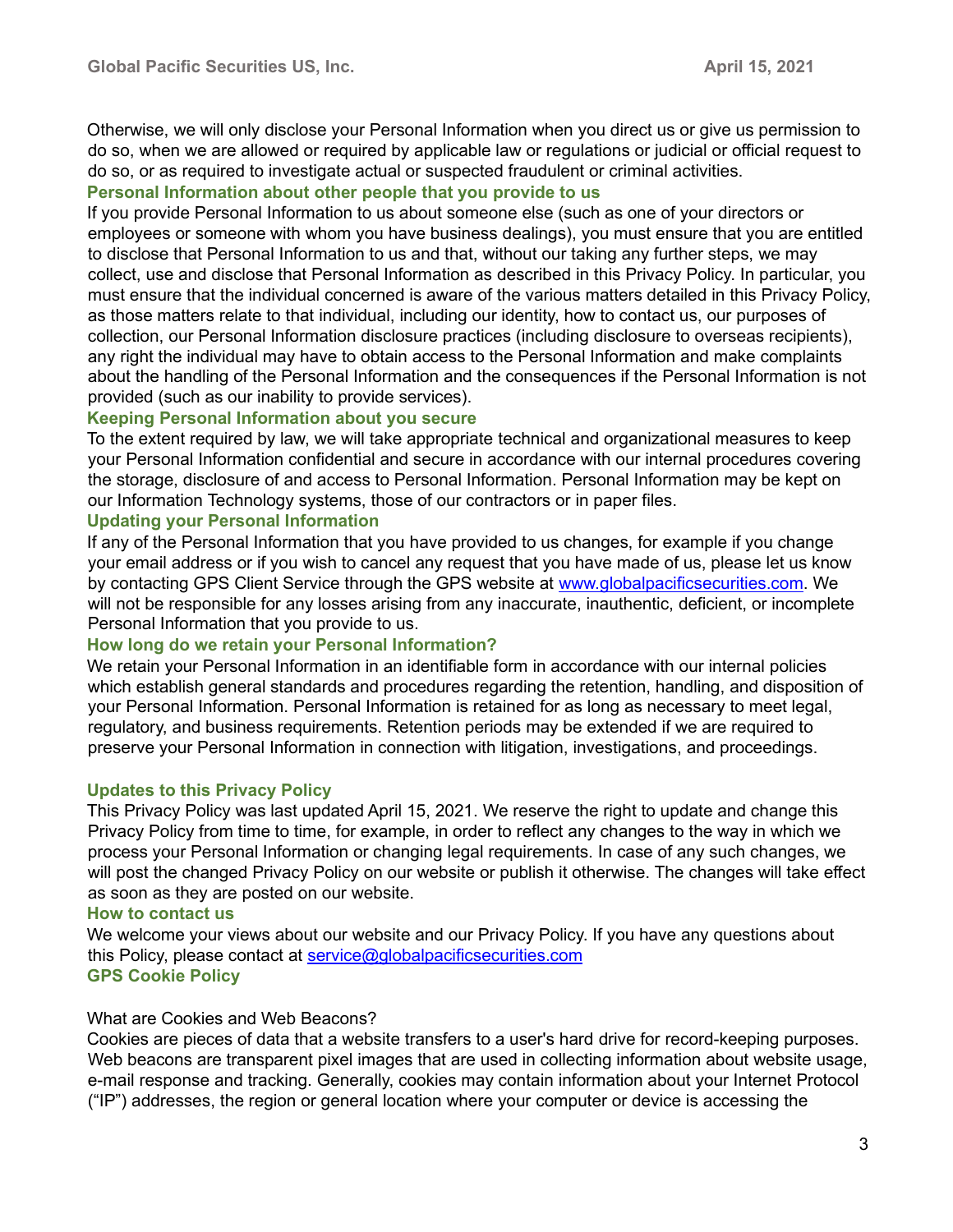internet, browser type, operating system and other usage information about the website or your usage of our services, including a history of the pages you view.

How We Use Cookies and Web Beacons

GPS collects information from cookies and web beacons and stores it in an internal database. This information is retained in accordance with our Privacy Policy. This website uses the following cookies and web beacons:

### **Strictly Necessary Cookies**

These cookies are necessary for the website to function and cannot be switched off in our systems. They are usually only set in response to actions made by you which amount to a request for services, such as setting your privacy preferences, logging in or filling in forms. You can configure your browser to block or alert you about these cookies, but certain areas of the site will not function properly. These cookies do not store any personal data.

### **Performance Cookies and Web Beacons**

These cookies and web beacons allow us to count visits and traffic sources so we can measure and improve the performance of our site. They help us to know which pages are the most and least popular and see how visitors move around the site. All information that these cookies and web beacons collect is aggregated and, therefore, anonymous. If you do not allow these cookies and web beacons our aggregated statistics will not have a record of your visit.

The website uses Google Analytics, a web analytics service provided by Google, Inc. ("Google"). Google Analytics uses cookies to help analyze how you use this website. The information generated by the cookie about your use of this website (including your IP address) will be transmitted to and stored by Google on servers in the United States. Google will use this information for the purposes of evaluating your use of the website, compiling reports on website activity for website operators and providing other services relating to website activity and internet usage. Google may also transfer this information to third parties where required to do so by law, or where such third parties process the information on Google's behalf. Google will not associate your IP address with any other data held by Google.

## **Functional Cookies**

These cookies enable the website to provide enhanced functionality and personalization. They may be set by us or by third party providers whose services we have added to our pages. If you do not allow these cookies, some or all of these services may not function properly.

#### **Targeting Cookies and Web Beacons**

These cookies and web beacons may be set throughout our site by our advertising partners. They may be used by those companies to build a profile of your interests and show you relevant advertisements on other sites. They do not store personal information that could identify you directly but are based on uniquely identifying your browser and internet device. If you do not allow these cookies and web beacons, you will experience less targeted advertising. The website does not track users when they cross to third party websites, does not provide targeted advertising to them, and therefore does not respond to Do Not Track ("DNT") signals.

#### **Managing Your Cookie Preferences**

You have many choices with regards to the management of cookies on your computer. All major browsers allow you to block or delete cookies from your system. However, if you do decide to disable cookies you may not be able to access some areas of our website or the website may function incorrectly. To learn more about your ability to manage cookies and web beacons and how to disable them, please consult the privacy features in your browser or visi[t](http://www.allaboutcookies.org/) [www.allaboutcookies.org.](http://www.allaboutcookies.org/)